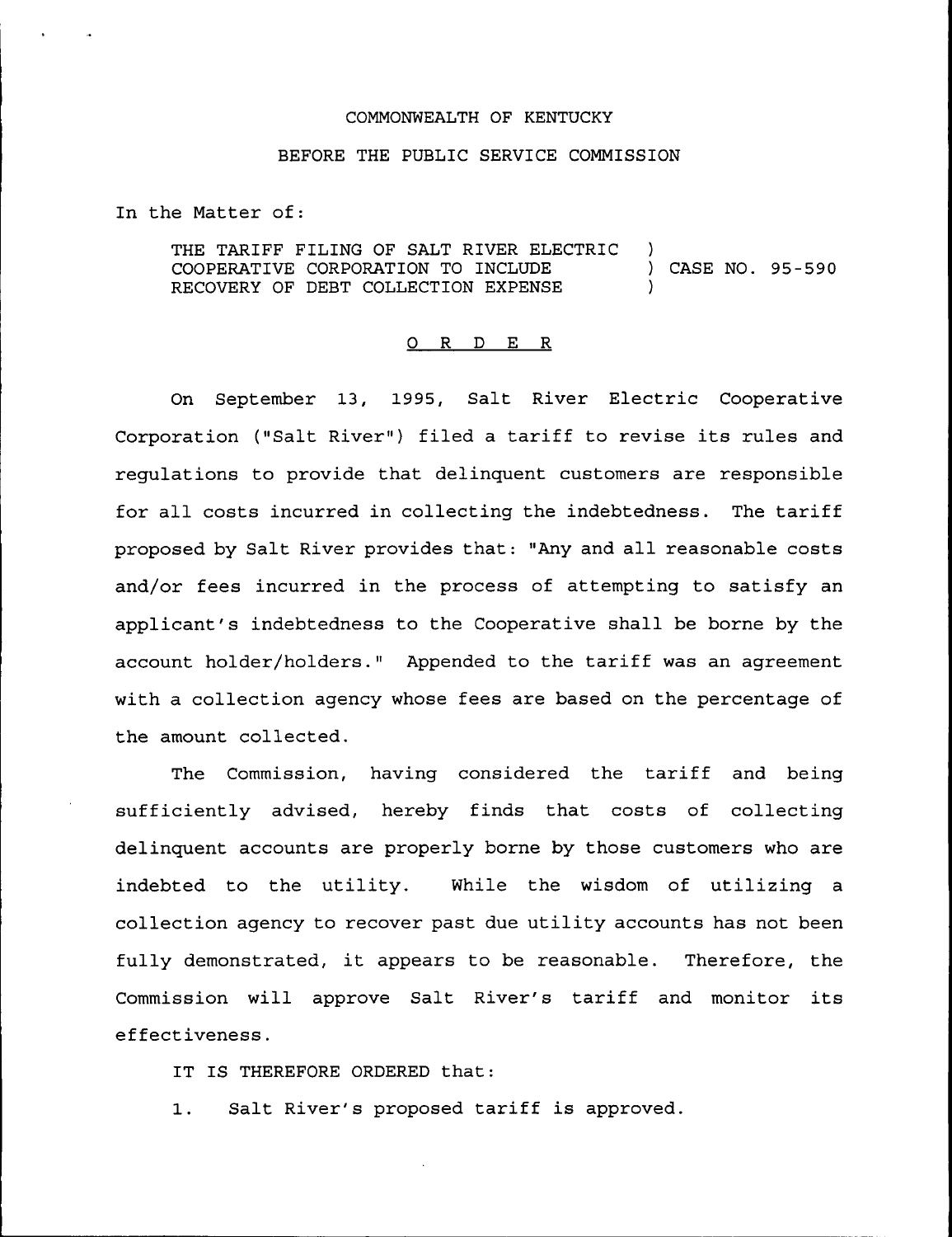2. Salt River shall semi-annually file <sup>a</sup> report containing the information set forth in Appendix <sup>A</sup> attached hereto and incorporated herein by reference.

Done at Frankfort, Kentucky, this 3rd day of January, 1996.

PUBLIC SERVICE COMMISSION

I. K Breath Chai*f*ma

Vice Chairman

Commissione

ATTEST:

 $\mathcal{L}$ Executive